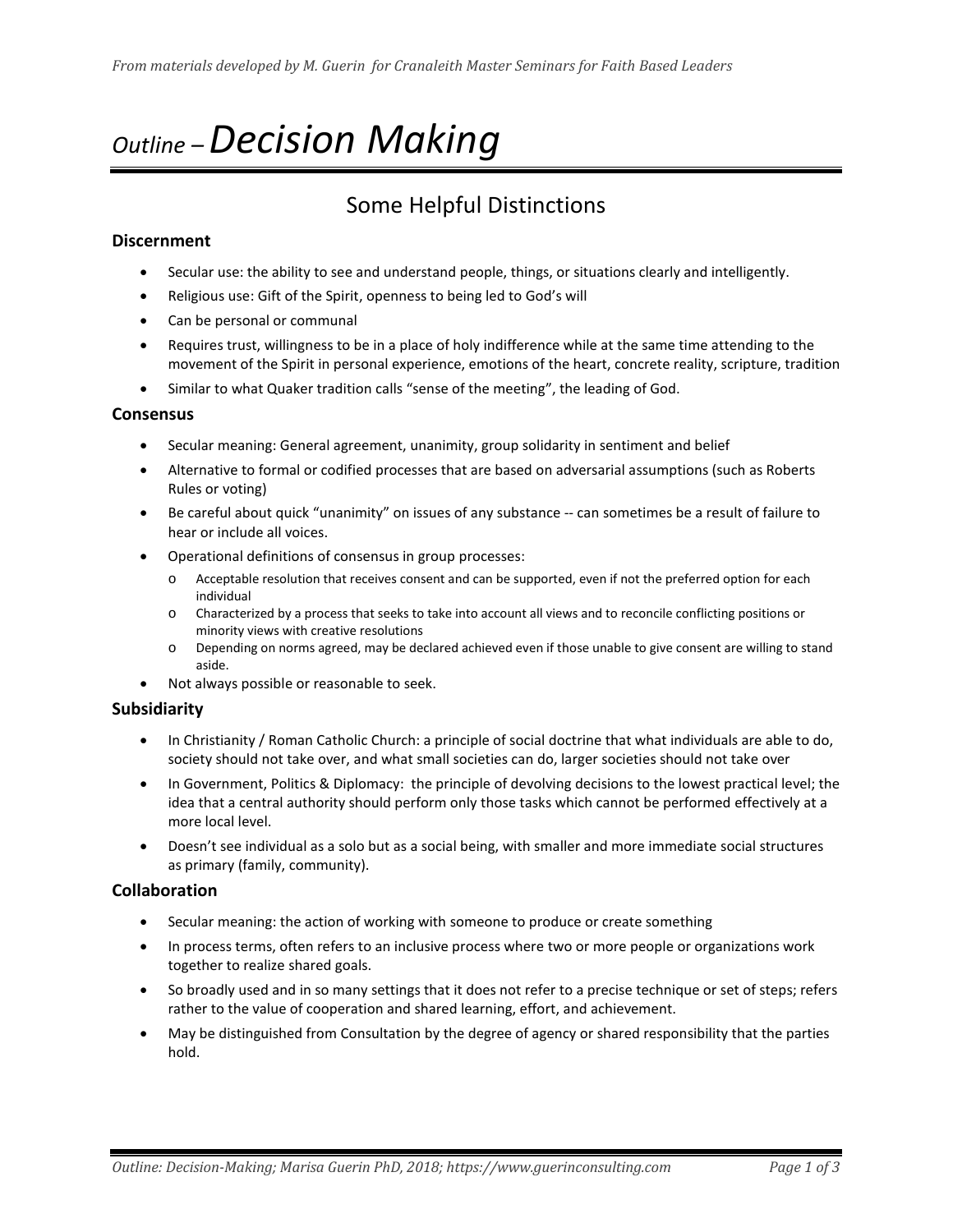# **Consultation**

- Secular meanings: A conference at which advice is given or views are exchanged, or a discussion about something that is being decided, or the act of looking for information from an expert source.
- In process terms, refers to the points at which either experts or stakeholders or members are asked for input or feedback or advice prior to a decision being made.
- "Member engagement" is often intended to achieve consultation, and sometimes also collaboration.

# **Authority**

- Secular meaning: The power or right to give orders, make decisions, and enforce obedience
- While power is defined as "the ability to influence somebody to do something that he/she would not have done", authority refers to a claim of [legitimacy,](http://en.wikipedia.org/wiki/Legitimacy_(political)) the justification and right to exercise that power
- Many sources of such power or legitimacy are possible: governance role, delegation, expertise, law or precedent, legal permission
- By itself ("from above") insufficient without the perceived obligation to obey on the part of those over whom authority is exercised ("from below")

### **Decisions vs Choices**

- A "choice" is made from among two or more options that must be weighed or resolved.
- Various process methods can aid groups in making choices, with or without consensus.
- A "decision" may or may not require a choice it can also be the conscious commitment to the **one** path opening in front of a person or organization, characterized by thoughtful assent rather than avoidance, denial, or faintheartedness or other source of stasis.
- Decisions of this sort are the cognitive outcome of contemplative discernment processes.

# Some Process Advice for Decision Making in Faith Contexts

- 1. Always start with clarity about authority Which person or group has designated responsibility to hold or lead or decide the matter? This isn't the last word on who is involved, just the **container**. Don't be afraid of it. Use authority in service.
	- And while we're talking about containers and authority, be attentive not to abdicate your own authority to facilitators or consultants like me; we have a specific delegated authority to help you, but not the ultimate responsibility for your life, decisions, or relationships. Take your own authority seriously.
- 2. Always think about the nature of the issue Does it lend itself to eventual consensus / unity? Is it substantial enough to warrant the work of achieving consensus, in light of mission? Does it represent a call to discern God's will? Does the pressure of real world consequences allow enough time for processes of discernment or consensus? Be realistic.
	- Don't let your capacity to **think** be submerged in **"process correctness"** which is usually an unconscious defense against the existential anxiety of having to face a tough issue and make imperfect decisions that contain risk.